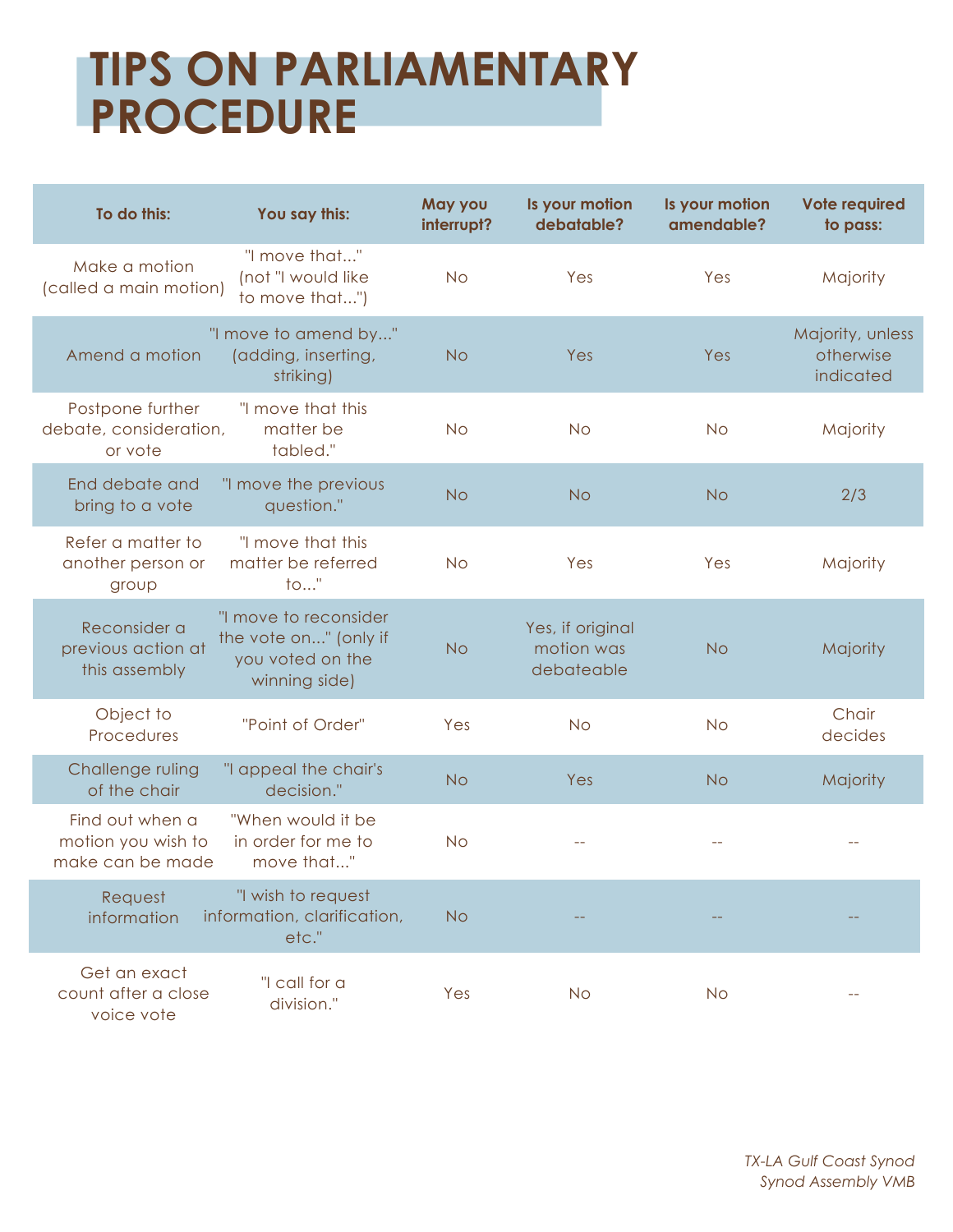## **GUIDELINES FOR AVOIDING GENDER BIAS**

|                                                                                                 | <b>Exclusive</b>                                                                | <b>Inclusive</b>                                                                                                             |  |
|-------------------------------------------------------------------------------------------------|---------------------------------------------------------------------------------|------------------------------------------------------------------------------------------------------------------------------|--|
| Use inclusive language                                                                          | The average<br>American citizen<br>is proud of his<br>heritage.                 | For the most part,<br>American citizens<br>are proud of their<br>heritage.                                                   |  |
| Use individuals' names.                                                                         | Robert Smith and<br>his wife                                                    | Robert and Alice<br>Smith                                                                                                    |  |
| Use no titles when they<br>refer exclusively to the<br>marital status of one of<br>the persons. | • Jim Clark and Mrs.<br><b>Brown</b><br>The Rev. Joan<br>Johnson and<br>husband | Jim Clark and Sara<br><b>Brown</b><br>The Rev. Joan<br>Johnson and Mr.<br>Paul (or Joan and<br>Paul Johnson)                 |  |
| Use inclusive<br>terminology for all<br>generic groupings.                                      | Clergyman<br>Laymen<br>Clergy and wives<br>Chairman                             | • Clergy or Ministers<br>Lay persons or Laity<br>Clergy and spouses<br>$\bullet$<br><b>Chairperson or Chair</b><br>$\bullet$ |  |
| Avoid sexual personal<br>pronouns when talking<br>about a person's<br>activities.               | When a voting<br>member votes<br>yes, he votes for                              | A voting member's<br>yes vote means                                                                                          |  |
| <b>Find functional</b><br>substitutes for problem<br>words.                                     | Forefathers<br><b>Brotherhood</b><br>Fraternity                                 | • Ancestors, Forbears,<br>Companionship,<br>Kinship, Unity,<br>Comradeship                                                   |  |

## **A Word About Pronouns:**

People often make assumptions about the gender of persons based on their name or appearance. These assumptions aren't always correct, and can unintentionally send the message that people have to look a certain way to be identified a certain way. Using someone's preferred pronouns is a way to respect them, and it creates an inclusive environment.